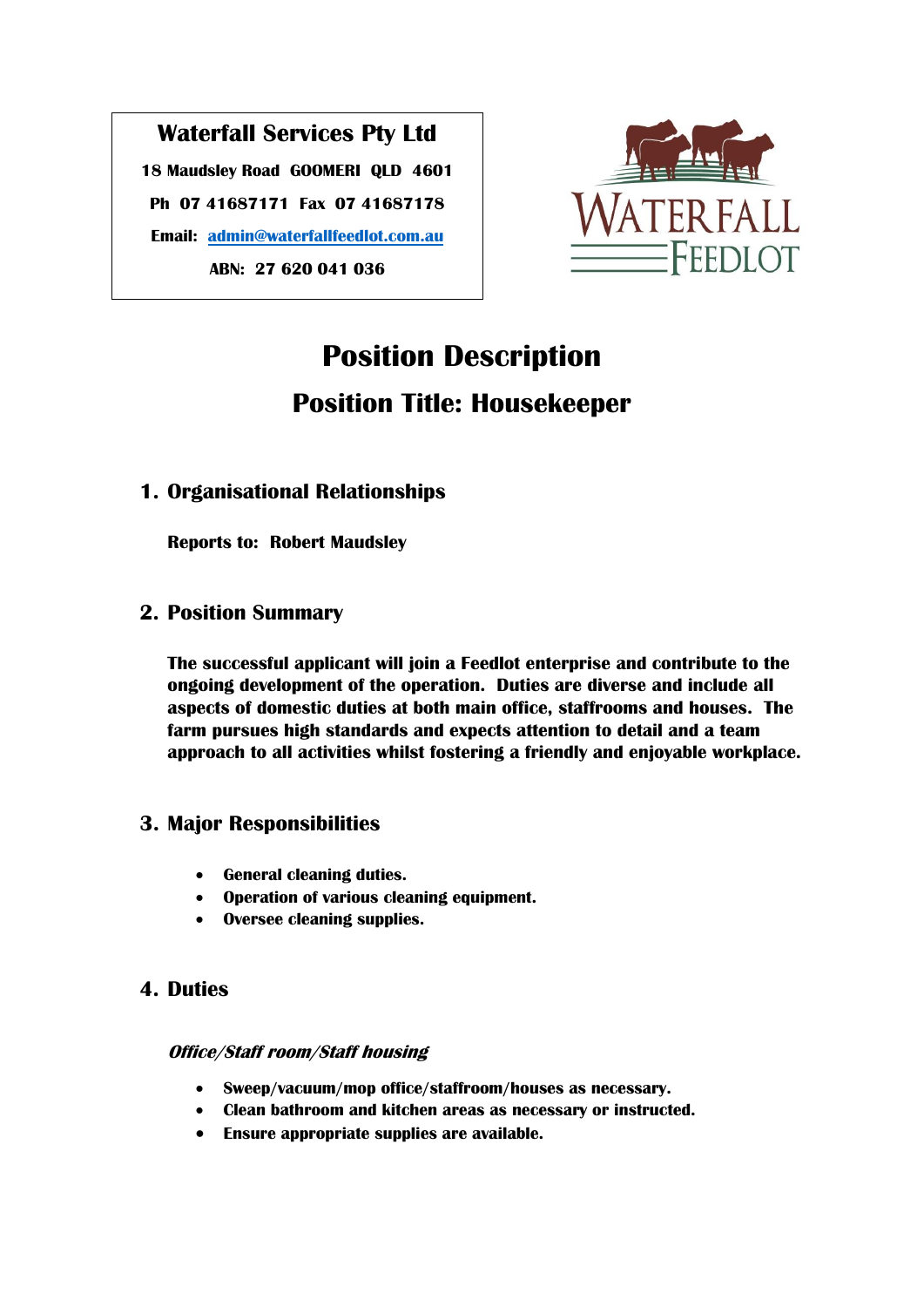#### **Plant, Equipment and Infrastructure Maintenance**

- **Implement the maintenance schedule including routine machine testing and maintenance of equipment.**
- **Ensure all equipment and areas are thoroughly cleaned daily.**

#### **Main House - Cleaning/Other Duties**

- **Cleaning/maintenance of house as instructed by Robert Maudsley**
- **Preparation of meals when required**
- **Assistance when necessary with special events**

## **5. Skills and Experience (person specification)**

#### **Skills and knowledge**

- **General knowledge of cleaning.**
- **Ability to manage time effectively.**
- **Good communication skills.**
- **Ability to work in a team environment.**

#### **Training and qualifications**

- **Drivers' licence (desirable).**
- **Ability to follow WH & S guidelines (mandatory).**
- **Operation of appropriate equipment.**

#### **Work Experience**

• **Previous cleaning experience an advantage.**

#### **6. Personal Competency**

#### **Acceptance of direction**

• **Acceptance of direction and code of behaviour within the business.**

#### **Accuracy and eye for detail**

- **Demonstration of a concern for accuracy.**
- **Attention to all requirements of a task and implementation of checking and follow-up.**

#### **Punctuality**

• **Ability to be punctual on a regular basis and appropriate communication in the event of being delayed.**

#### **Prioritising skills**

• **Identification of the important operational requirements of the farming enterprise. Implementation of priority tasks within the resource capabilities available.**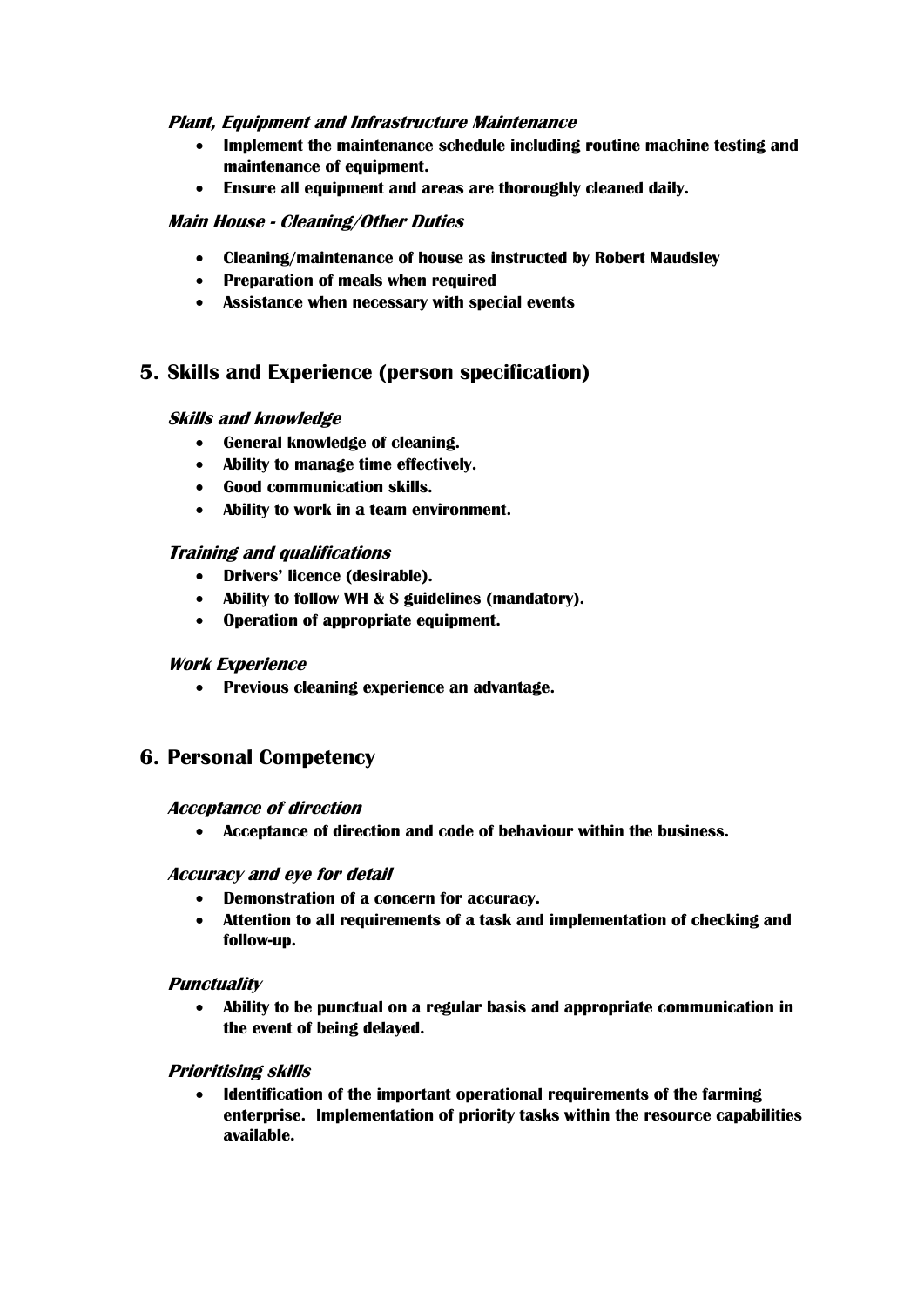#### **Confidence**

- **A quality of self-reliance and boldness.**
- **A confidence and belief in own ideas and opinions and a willingness to express and act upon them.**

#### **Empathy**

• **The ability to perceive and understand the feelings of others.**

#### **Flexibility to cope with change**

• **Demonstration of the ability to instigate, support and cope with change.**

#### **Handling pressure and stress**

• **The ability to continue to perform well under pressure or in stressful circumstances.**

#### **Initiative**

- **An ability to take action when enterprise is required.**
- **Actively seeks out opportunities to make extra contributions to benefit the business.**

#### **Interpersonal skills**

• **The ability to interact appropriately and successfully with people of all different types and at different levels.**

#### **Listening skills**

• **The ability to give close attention to someone, follow instruction and involve in discussion.**

#### **Teamwork**

- **The ability to work with other people towards a common goal.**
- **To establish effective collaborative relationships with other people in the business.**

#### **Work ethic**

• **The commitment to work within the boundaries of what is reasonable industry expectation.**

#### **Communication**

• **Ability to communicate clearly and effectively via phone, sms, interpersonally or by email, present ideas and to document activities; to source, read and interpret written information.**

#### **Dress**

• **Suitable attire for working outside to be worn at all times – long sleeve shirts, hats and sunscreen are mandatory.**